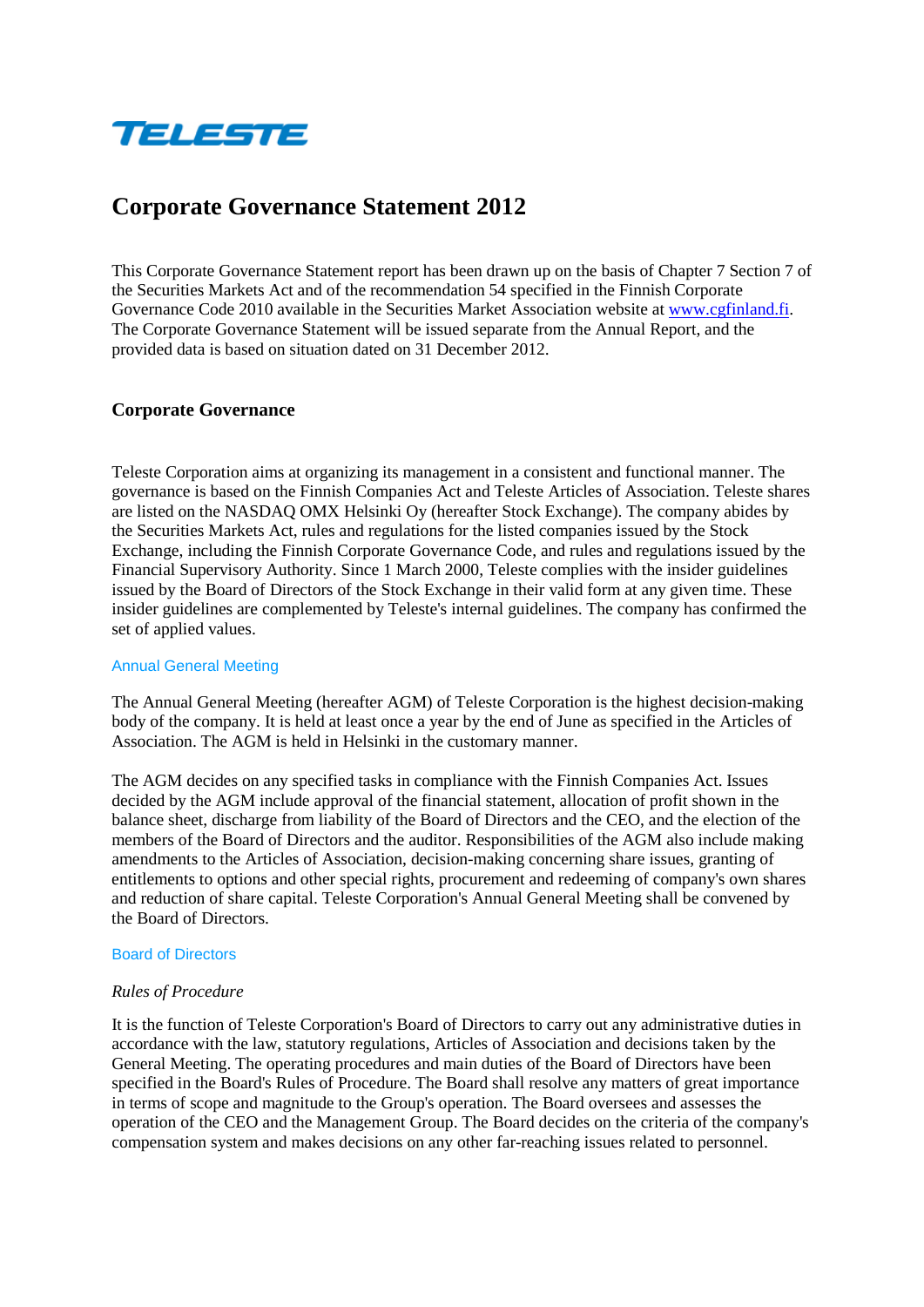In line with the view adopted by the Board of Teleste Corporation, the proceedings of the Board will be carried out in an optimum way without formation of separate committees but by involving the entire Board in the so-called committee proceedings. The Board is also carrying out the duties of the Audit Committee.

The Board shall conduct an annual evaluation of its performance and working methods. The Board of Teleste Corporation has laid down rules of procedure according to which the essential duties of the Board include the following:

- Provision for the company business strategy and its revision at regular intervals,
- Approval of annual budgets and supervision of their implementation,
- Decisions concerning major investments and divestments,
- Handling and approval of annual financial statements and interim reports,

• Appointment of the CEO and discharging him from his duties and specification of his responsibilities and conditions of work,

• Decisions concerning incentive and bonus systems involving management as well as personnel and presentation of any related proposals to the AGM as required,

• Annual revision of any essential risks related to the company operation and management thereof,

• Laying down the company values and policies.

# *Election and Term of Office of the Board of Directors*

According to the Articles of Association, the Board consisting of a minimum of three and a maximum of eight members will be elected annually at the Annual General Meeting. Members shall hold office until the end of the next Annual General Meeting. The Board shall elect Chairman of the Board from amongst its members.

In its meeting held on April 3, 2012 the AGM elected the six persons specified below to the Board of Directors of Teleste Corporation. Marjo Miettinen was elected Chairperson by the members of the Board.

Marjo Miettinen, Chairperson, b. 1957, M.Sc. (Ed.), EM Group Oy, CEO

Pertti Ervi, Member of the Board, b. 1957, B.Sc. (Eng.), Independent Consultant

Esa Harju, Member of the Board, b. 1967, M.Sc. (Eng.), Nokia Siemens Networks, Head of Nordic & Baltic Region

Pertti Raatikainen, Member of the Board, b. 1956, Dr. Sc. (Technology), VTT ICT, Director Technology

Kai Telanne, Member of the Board, b. 1964, M.Sc. (Econ.), Alma Media Corporation, CEO Petteri Walldén, Member of the Board, b. 1948, M.Sc. (Eng.)

The Members of the Board are not employed by the company, and are in line with the issued Finnish recommendations independent of the company and any significant shareholders of it with the exception of Chairperson Marjo Miettinen, who is the CEO of EM Group Oy, a significant shareholder.

In 2012, the Board of Directors of Teleste Corporation had 10 meetings. The attendance of the Directors at the Board meetings was 95%. In addition to the Members of the Board the meetings were attended by the CEO, the Deputy CEO and concerning interim reports also the CFO and persons invited separately as required.

## *Remuneration for the Members of the Board*

The remuneration of the Members of the Board of Directors is decided on by the Annual General Meeting. On April 3, 2012 the AGM decided that the Chairman of the Board be paid annually EUR 40 000 and each Member will receive EUR 25 000 a year. Attendance allowance, which is paid separately, stands at EUR 500 per meeting. Remuneration for the Members of the Board will be paid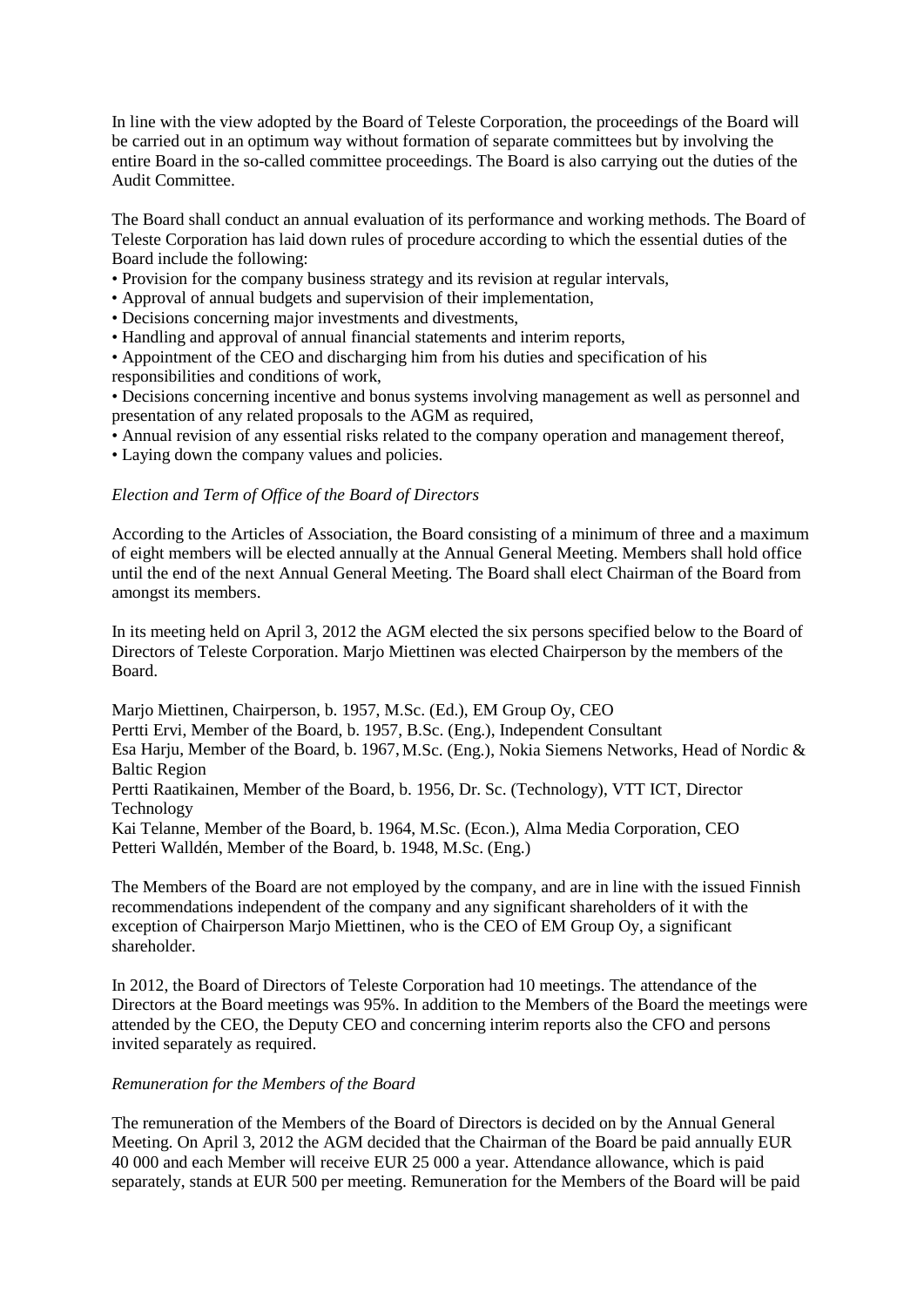so that 40% of the specified annual amount will be company shares and the rest will be remitted in money. Salaries, remuneration and other benefits paid in 2012 to the Board of Directors were as follows: Marjo Miettinen, EUR 44 250 including 4 147 Teleste shares Pertti Ervi, EUR 29 250 including 2 592 Teleste shares Esa Harju, EUR 28 000 including 2 592 Teleste shares Tero Laaksonen, EUR 750 including 0 Teleste shares Pertti Raatikainen, EUR 29 250 including 2 592 Teleste shares

Kai Telanne, EUR 28 500 including 2 592 Teleste shares

Petteri Walldén, EUR 29 250 including 2 592 Teleste shares

# President and CEO

The Company's CEO is in charge of the Group's business operations and corporate governance in line with the law, Teleste Corporation's Articles of Association as well as instructions and regulations issued by the Board.

Detailed terms of employment of the CEO are specified in a separate contract subject to the Board approval. CEO is not a member of Teleste's Board of Directors. The current President and CEO of Teleste, Jukka Rinnevaara, b. 1961, M.Sc. (Econ.), assumed his present responsibilities on 1 November 2002. The CEO is assisted by the Corporate Management Group.

The Company Board of Directors decides on the salary, fees and other benefits received by the CEO. Salary, remuneration and other benefits paid in 2012 to the CEO of Teleste Corporation totaled EUR 495,693.40. The contractual age of retirement of President and CEO Jukka Rinnevaara is 60. The insurance premium of the voluntary retirement insurance policy of the CEO paid in year 2012 amounted to EUR 46,503.04, which amount is not included in the paid salary and remuneration. As to the contract of President and CEO Rinnevaara, his term of notice has been specified as six (6) months in case the President and CEO decides to withdraw, and eighteen (18) months should the contract be terminated by the company.

# Management Group

The Teleste Corporation Management Group is chaired by the CEO who reports to the Board of Directors. On December 31, 2012 the Group's Management Group consisted of seven members including CEO, to whom the Management Group members report. Members of the Management Group consist of the directors of Teleste's business areas and the Group Management. Subsidiaries are operating as parts of the business areas.

The Management Group handles the issues that concern managing the company, such as issues related to strategy, budget, interim reports and acquisitions, and prepares investments for approval by the Board of Directors. The Management Group meets once a month or at other times, when necessary.

Salary for all Members of the Management Group consists of a fixed basic salary and a results-based bonus. The amount of results-based bonus is determined by the company performance, the business area in question and other key operative objectives. The Board decides on the remuneration of the Management Group.

# Management Interest

Teleste Management Oy is in possession of 381 000 Teleste Corporation's shares. CEO's holding in the Teleste Management Oy shares stands at 34.4% while the ownership by other members equals 65.6%.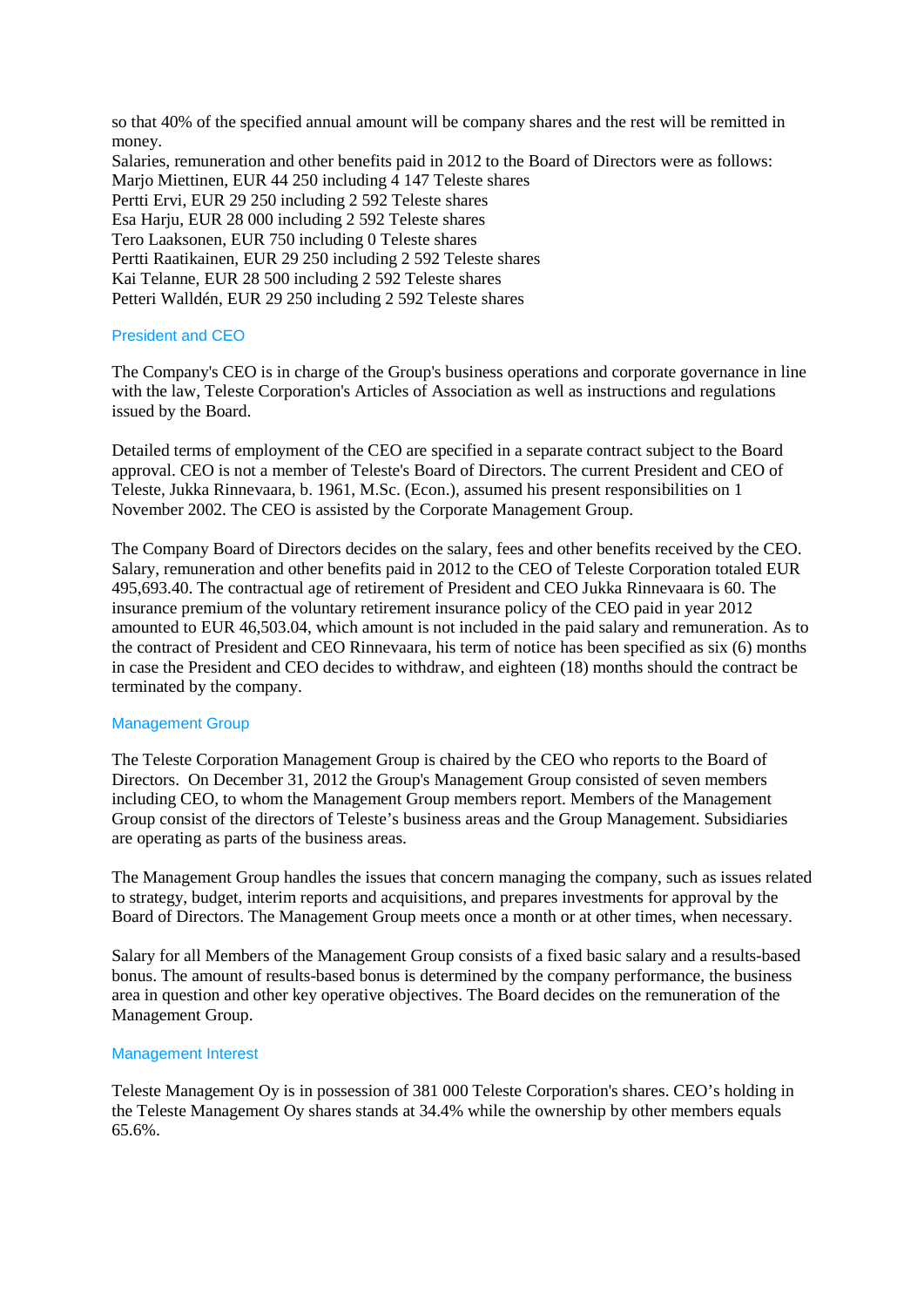Teleste Management II Oy is in possession of 542 000 Teleste Corporation's shares. CEO's holding in the Teleste Management II Oy shares stands at 31.25% while the ownership by other members equals 68.75%.

In addition, the CEO was in the possession of 5 357 Teleste Corporation's shares on December 31, 2012.

## *Share Ownership and Options of the Management Group*

With the exception of the CEO, other Members of Teleste Corporation's Management Group were not in the possession of Teleste Corporation's shares on December 31, 2012.

On 31 December 2012, the CEO was in the possession of a total of 80 000 Teleste 2007 options while the other Teleste Corporation's Management Group members held 164 314 options put together.

For details related to option specifics see Teleste's Annual Report 2012, Notes section: Share-based payments. For holdings and stock options of the President and CEO and the Management Group see Notes section: Related party transactions.

#### Auditing and Revisions

The term of office of Teleste Corporation auditor expires at the closing of the first Annual General Meeting following the election. On April 3, 2012 Teleste AGM selected Authorized Public Accountants KPMG Oy Ab for the company auditor. The Company's Chief Auditor is Esa Kailiala, KHT auditor (authorised public accountant). In addition to their statutory duties the auditors report to the Teleste Corporation Board of Directors and attend the Board meeting at least once a year.

In 2012, Teleste Group's auditing expenses totaled EUR 240 000 in which the share of KPMG was EUR 180 000. Moreover, auditing units of KPMG have supplied Teleste Group companies with other consultation worth total EUR 75 000 and other than KPMG auditors for EUR 41 000.

# **Insiders**

Since 1 March 2000, Teleste complies with the insider guidelines issued by the Board of Directors of NASDAQ OMX Helsinki Oy in their valid form at any given time. These insider guidelines are complemented by Teleste's internal guidelines.

Membership in Teleste's permanent public inner circle is based on position. Thus, the group consists of Members of the Board of Directors, CEO and the auditors. Furthermore, the extended permanent public insider register includes Members of the Management Group and the CEO's assistant. Teleste has also permanent company-specific insiders.

Moreover, insider rules and regulations include provisions concerning temporary commercial activities. Project-specific insider register includes personnel who, based on their position, have access to company-related information, which upon publication may affect the value formation of the company's share. The CEO will assess, on a case-by-case basis, whether an issue or arrangement under preparation will be defined as a project.

It is recommendable for an insider to time any intended trading involving company shares and derivatives in such a manner that optimum information affecting the value of the shares is available in the market at the time. The permanent members of Teleste's insider register are obliged by the socalled Silent Period during which trading on company shares is banned completely for 14 days preceding publication of interim reports and the financial statements. During the specified period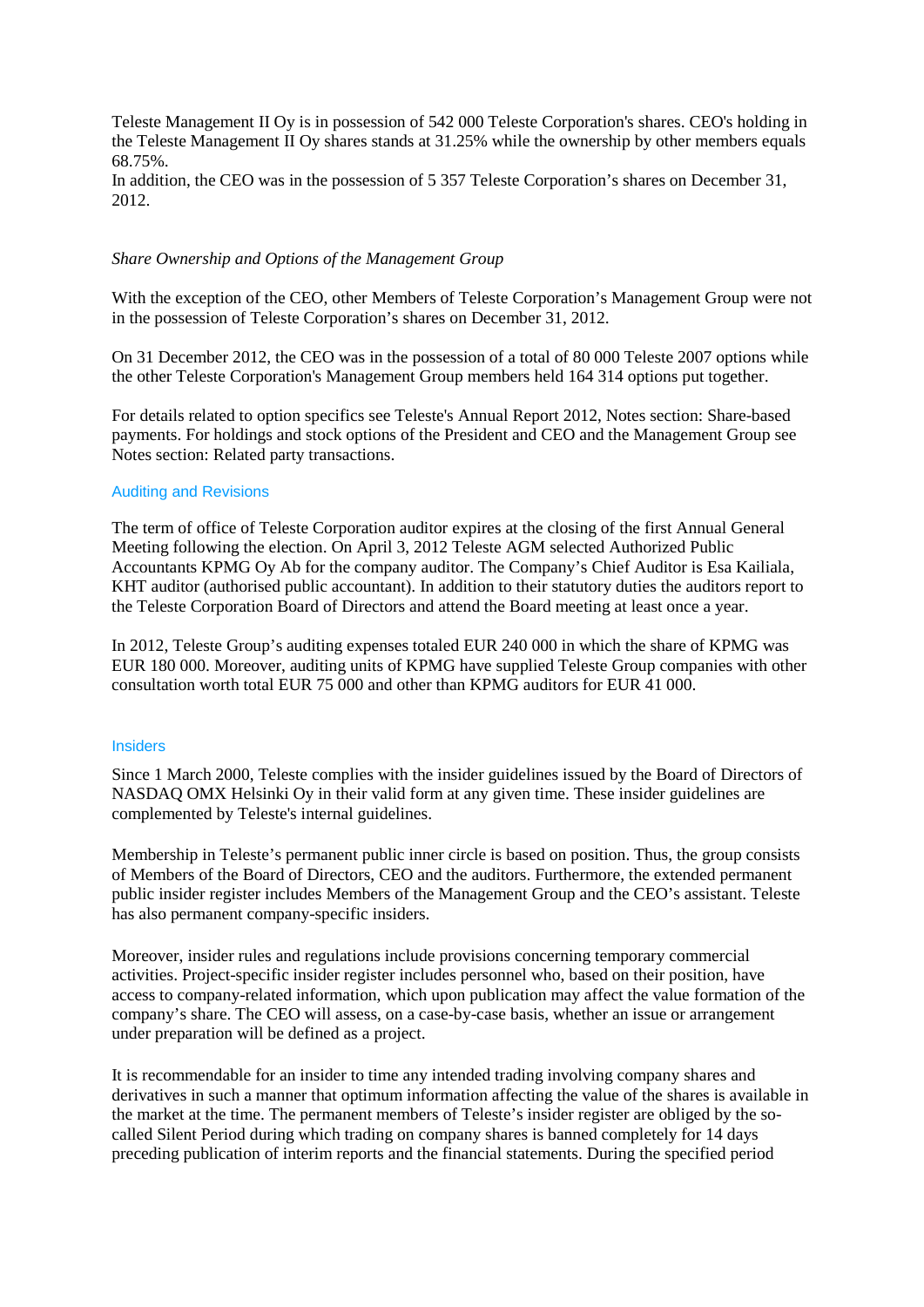Teleste will not engage in any meetings with investors or analysts and no Teleste Group representative is allowed to comment upon company results.

The company insider administration is included in the SIRE system of Euroclear Finland Oy.

# **Internal Supervision, Risk Management and Internal Auditing**

## Internal Supervision

Teleste's internal supervision is designed to support the implementation of the strategy and to ensure the achievement of the specified goals, compliance with the regulations as well as reliability and correctness of the conducted financial reporting. Internal supervision is based on Teleste's values and corporate culture as well as on mutually supporting structures and processes on the Group and operational levels. Management of the Group and the business units monitor the internal supervision as part of their normal managerial duties while the Board evaluates and ensures its correctness and efficiency. Supported by Teleste's centralised controller function, management of the relevant business area in both of our business areas answers for the compliance with the internal supervision principles on every level of the area in question.

# Risk Management

Group risk policy with the relevant principles and objectives are subject to approval by the Teleste Board of Directors. Risk management is based on the specified strategic and business objectives of the Teleste Group. Risk management aims to ensure achievement of operational goals so that essential risks affecting the business operation and posing a threat to its objectives are identified and these will be monitored and valued at all times. The risk management methods are specified and the implementation of risk prevention is attempted through the same. Moreover, any risks that for economic or other reasons are reasonable to insure, are aimed to be covered. In risk management, the regular evaluation of most significant risks and exercising control in a cost-effective manner are emphasized. Risk management supports the business activity and generates added value, assisting decision-making and goal-setting for the management in charge of business. A part of the risk management system is monthly reporting by which the development of the orders received, turnover, order backlog, deliveries, trade receivables and cash flow is monitored and, through the same, the profit development of the entire Teleste Group.

Teleste's risk management system covers, for instance, the following classes of risk:

- strategic risks
- operational risks
- economic risks
- interest groups risks
- personnel risks
- property and business interruption risks

## Internal Auditing

Internal auditing unit is in charge of the internal auditing of Teleste Corporation and its subsidiaries. The results are reported to the appointed Member of the Board. The internal auditing evaluates business operations, any related processes, their involved risks and efficiency of the conducted supervision while making suggestions for developmental measures. These activities are performed in cooperation with controllers and other relevant bodies as needed. Furthermore, the internal auditing carries out any special assignments issued by the Management. The internal auditing covers all levels